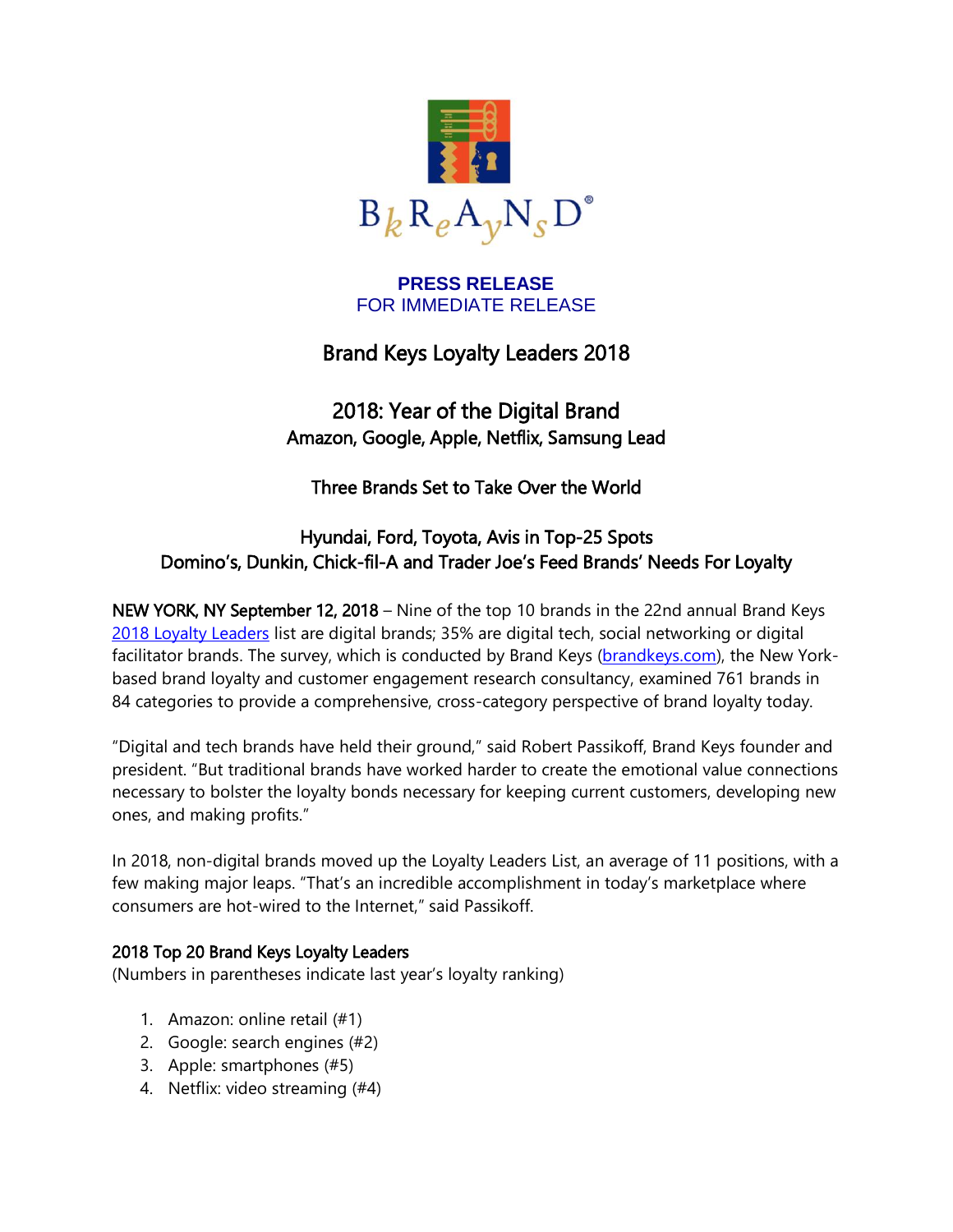- 5. Amazon: video streaming (#6)
- 6. Samsung: smartphones (#7)
- 7. Apple: tablets (#3)
- 8. Facebook: social networking (#8)
- 9. Amazon: tablets (#9)
- 10. Trader Joe's: natural foods (#13)
- 11. WhatsApp: instant messaging (#14)
- 12. Domino's: pizza (#20)
- 13. YouTube: social networking (#10)
- 14. Hyundai: automotive (#16)
- 15. Ford: automotive (#18)
- 16. Instagram: social networking (#21)
- 17. iTunes: video streaming (#15)
- 18. Nike: athletic footwear (#12)
- 19. Dunkin' Donuts: coffee (#11)
- 20. Apple: computers (#22)

## Which Brands Are Taking Over the World?

To compound the challenge of creating brand loyalty, a number of brands were again represented in multiple categories. Amazon appears in three categories: Online Retail #1), Video Streaming (#5), and Tablets (#9). Apple appears in three categories: Smartphones (#3), Tablets (#7) and Computers (#20). Google appears in two: Search Engines (#2) and Social Networking (#13, YouTube).

"It's loyalty's *Rule of Six* playing itself out in the real-world. If consumers use a brand's products or services in one category and exhibit high degrees of loyalty," noted Passikoff, "They are six times more likely to use the brand's products and services in other categories. You can joke about certain brands taking over the world, but from a loyalty perspective it seems eminently conceivable."

#### Category Loyalty Leaders: Digital, Social, and. . .

Digital technology, social networking, and brands that facilitate digital and social interactions, comprised the most Loyalty Leader brands again this year, representing 35% of the 2018 list, down 1% YOY, due to The Skimm's drop from the top-100 list.

This year marks the first-time appearance of Reebok (#100) on the Loyalty Leaders List. Other categories were generally unchanged from last year with the following distribution:

- Retail: 19% (+3)
- Automotive/Auto Rental/ Ride Share: 12%
- Restaurants: 9%
- Financial: 8%
- Cosmetics:  $8\% (+1)$
- Alcohol: 7%
- TV News: 2%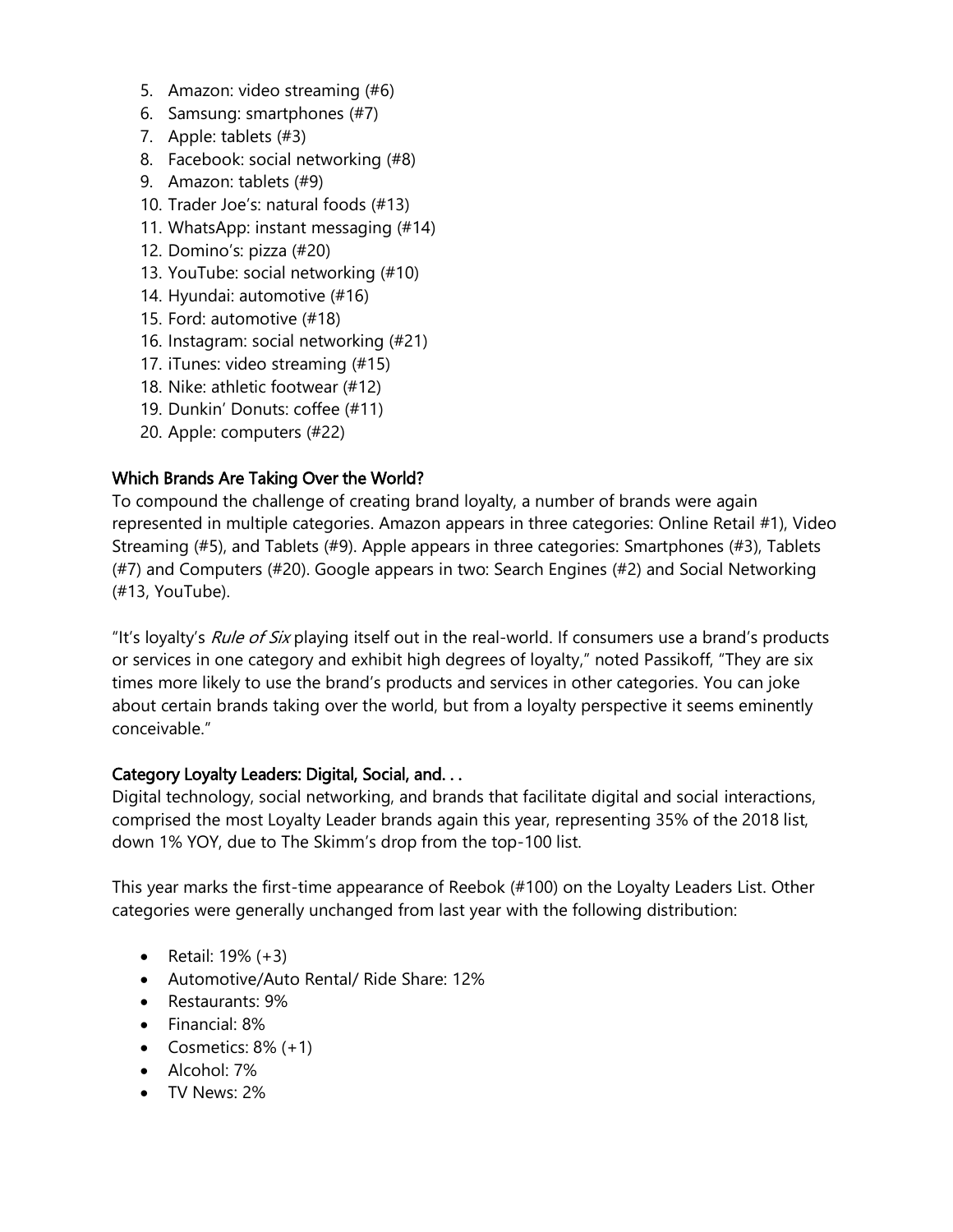#### 2018's Biggest Loyalty Winners: The Loyalty Leader Axiom

Loyalty is a predictive leading-indicator of future consumer behavior. "It's axiomatic. The more loyal the consumer, the better consumers behave toward a brand. The better they behave, the better the brand does in the marketplace, so better is the brand's bottom line," added Passikoff. "Always."

The five brands that showed the greatest loyalty leadership gains in 2018 were:

- T.J. Maxx  $(+38$  to  $#35$ , currently with net sales up 12%)
- 5 Guys Burgers & Fries (+36 to #64 and same-store sales up 3%)
- Zara  $(+32 \text{ to } #57)$ , with same-store sales  $+2\%$ )
- Lyft (+18 to #77, now with 35% of the U.S. rideshare market)
- JPMorgan Chase (+17 to #51 accompanied by an 18% increase in profits)

#### 2018's Biggest Loyalty Losers: Loyalty's Inverse

The five brands with the greatest loyalty erosion included:

- Airbnb (-68 to #99, suffering from regulatory and local-resident protests)
- Starbucks (-46 to #63, that announced the closing of 150 stores)
- MAC Cosmetics (-42 to #81, caught up this year in an animal testing controversy)
- Victoria's Secret (-33 to #93, with -6% same store sales)
- BuzzFeed (-21 to #86, with web traffic down and readers heading back to traditional news sites.

## Loyalty's Real Bottom Line

When it comes to loyalty – no matter the category – brands that understand that emotional connections can serve as surrogates for added-value will succeed. "Brands that have made loyalty and emotional engagement a strategic priority," said Passikoff, "always appear high on the Loyalty Leaders List. More importantly, they always appear at the top of consumers' shopping lists."

## Methodology

Brand Keys Loyalty Leaders analysis was conducted in September 2018 and includes assessments from 50,527 consumers, 16 to 65 years of age, recruited from the nine US Census Regions. Respondents self-selected the categories in which they are consumers and assessed the brands for which they are customers. For the 2018 Loyalty Leader assessments, consumers assessed 84 categories and 761 brands.

Unlike economic use models, which rely heavily on historical data and profitability conjecture, the Brand Keys Loyalty and Engagement Model and rankings are 100% consumer-driven, and are proven predictive, leading-indicators of brand and corporate profitability. "The good news is that brand loyalty is understandable. The better news is, it can be quantified and predicted," said Passikoff. "Those are the kind of metrics you want working for your brand."